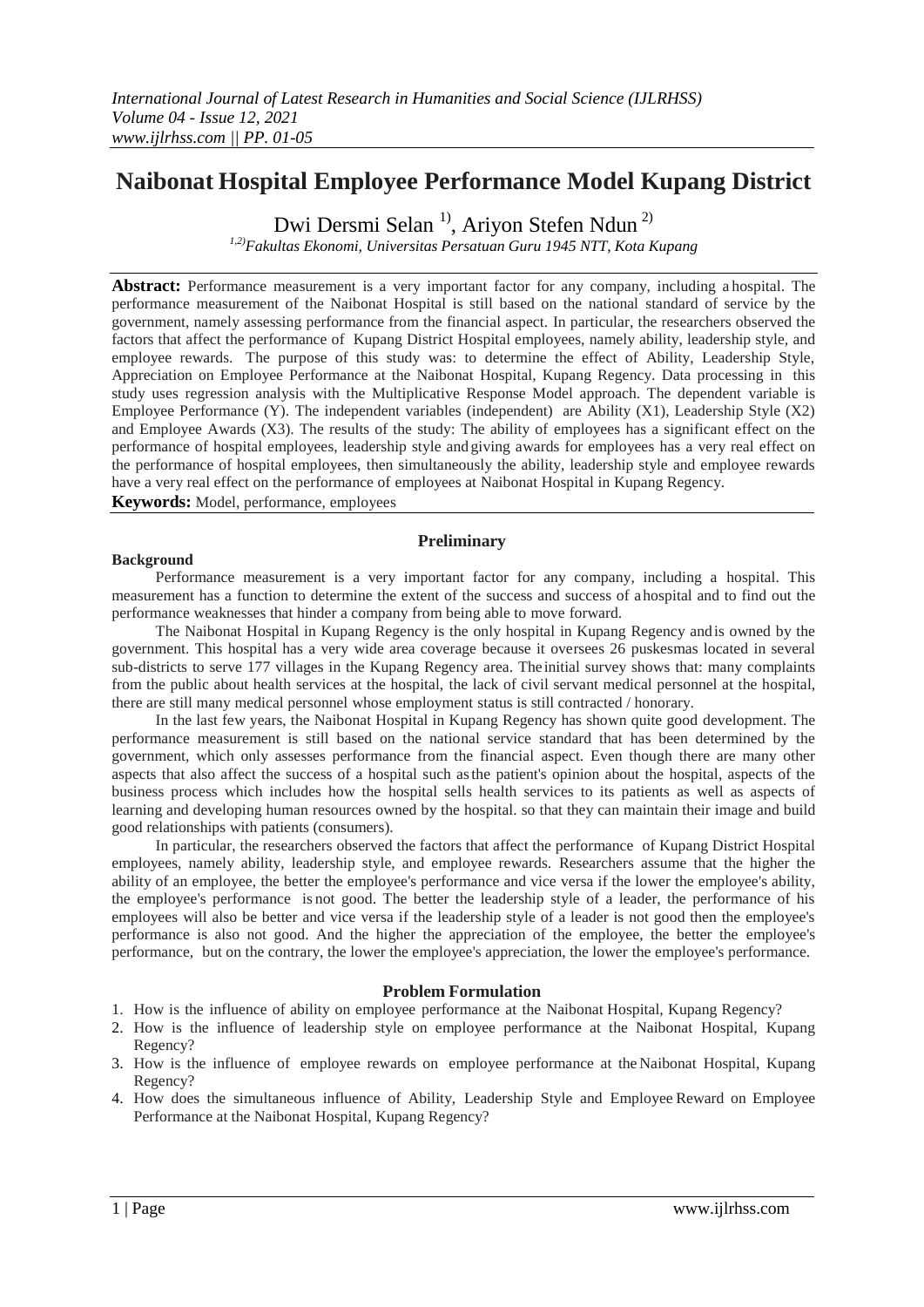#### **Research purposes**

The purpose of the study was to determine the effect of ability on employee performance, the effect of leadership style on employee performance, the effect of employee rewards on employee performance at the Naibonat Hospital, Kupang Regency and the influence of Ability, Leadership Style and Employee Awards simultaneously on employee performance at Naibonat Hospital, Kupang Regency.

## **The Oretical Basis**

#### **State of Art**

- 1. Research conducted by Ria (2016) with the title Analysis of Factors Affecting the Performance of Employees of the Office of Highways of North Sumatra Province. In 2016. The results of the study concluded that only 7.2% of the variables of work motivation, employee maintenance and education and training affect employee performance 93.8% influenced by other variables. The results of the F test and T test on the regression model and  $Y = 12,485 + 0.046 \text{ X1} + 0.616 \text{ X2} + 0.622 \text{ X3}$  in this study didnot have a significant effect on the sample population at the Department of Highways of North Sumatra Province. The policy taken by the Department of Highways of North Sumatra is to create something that builds employee work motivation, cares for employees who are considered and provides education and training so that later it will have a positive influence on employee performance in the agency.
- 2. Research conducted by Wanasaputra and Dewi (2017) with the title Factors Affecting the Performance of Yayampek Members. Research Results The results of this study indicate that the factors that influence the performance of Yayamprek members are ability, discipline, working time, input, effort, initiative, and motivation.
- 3. Research conducted by Setyawan (2018) with the title Analysis of Factors Affecting Employee Performance (Case Study on Three Offshore Fabrication Companies in Batam and Karimun). The results of this study prove that the factors of employee appreciation, employee satisfaction, employee behavior and leadership style have a significant influence on employee performance. This study also explains that the factors of employee motivation, employee development and work environment in companies engaged in offshore fabrication have no significant effect on employee performance.
- 4. Research conducted by Latief, Zati & Pribadi (2018) with the title Analysis of Factors Affecting Employee Performance. The results obtained  $Y = 2.247 + 0.443X1 + 0.445X2$ . The constant of 2.247 is the performance before being influenced by the occupational safety and health variables. The regression coefficient is 0.443X1, indicating that work safety has a positive effect on performance. The regression coefficient is 0.445X2, indicating that occupational health has a positive effect on performance. The results of the safety t test tcount  $>$  ttable (2,086  $>$  1,988), it can be stated that statistically the safety variable has a significant effect on performance. The results of the health t test tcount > ttable (2.106 > 1.988), it can be stated that statistically the health variable has a significant effect on performance. The results of the F test, Frount > Ftable (62,043 > 3,11), it can be stated statistically that occupational safety and health variables have a significant effect on performance. The test results of the coefficient of determination (R2) of 0.599 or 59.9% of occupational safety and health variables affect employee performance and the remaining 40.1% is influenced by other variables not examined.

## **Employee performance**

According to Wibowo (2014) performance comes from the word job performance or actual performance which means work performance or actual achievement achieved by someone.

According to Mangkunegara (2015) the notion of performance (work achievement) is the result of work in quality and quantity achieved by an employee in carrying out his duties in accordance with the responsibilities given to him.

#### **Ability**

According to Robbins and Judge (2011) ability means the capacity of an individual to perform various tasks in a job.

Furthermore, according to Mangkunegara (2011) psychologically, ability consists ofpotential ability (IQ) and reality (knowledge and skill), meaning that employees have an IQ above average with adequate education for their position and are skilled in daily work, then it is easier to achieve maximum performance.

#### **Leadership Style**

Thoha (2012) suggests that: Leadership style is a behavioral norm used by a person when that person tries to influence the behavior of others as he sees it.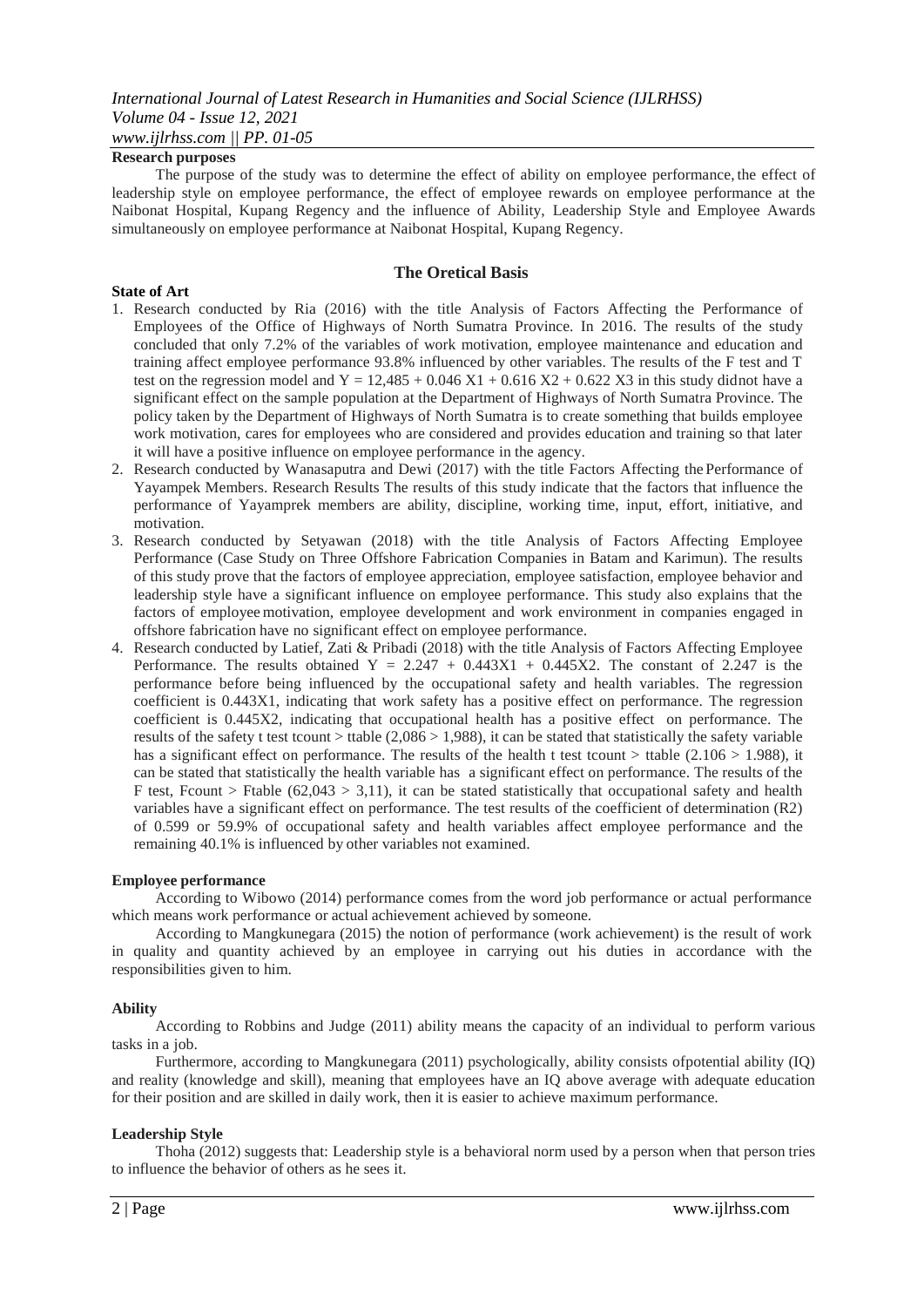# *International Journal of Latest Research in Humanities and Social Science (IJLRHSS) Volume 04 - Issue 12, 2021*

## *www.ijlrhss.com || PP. 01-05*

Hasibuan (2016) states that: Leadership style is the way a leader influences the behavior of subordinates which aims to encourage work passion, job satisfaction and high employee productivity, in order to achieve maximum organizational goals.

Meanwhile, according to Heidjrachman and Husnan in Frengky Basna (2016) states that: The leadership style represents the philosophy, skills, and attitudes of leaders in politics. Leadership style is a pattern of behavior designed to integrate organizational goals with individual goals to achieve certain goals.

#### **Employee Awards**

Kadarsiman (2012) rewards are what employees receive in return for the work given.

In line with the opinion above, according to Matteson in Koencoro (2013) rewards are divided into two types, namely extrinsic rewards and intrinsic rewards. Extrinsic reward (extrinsic reward) is an award that comes from outside the person. Extrinsic rewards consist of financial rewards, namely salaries, allowances, bonuses/incentives and non-financial rewards, namely interpersonal awards and promotions. Intrinsic reward is a self-regulated reward consisting of completion, achievement, and autonomy.

#### **Factors Affecting Employee Performance**

Mangkunegara (2015) the factors that affect performance are:

#### **a) Ability factor (ability)**

Psychologically, ability and reality ability (knowledge and skills) means that employees with an IQ above the average (110-120) with adequate education for their position and skilled in doing daily work, it will be easier to achieve the expected performance. . Therefore, employees need to be placed in jobs that match their expertise.

#### **b) Motivation factor**

Motivation is in the form of an employee's attitude in dealing with work situations.

Motivation is a condition that moves employees to be directed to achieve work goals.

#### **Hypothesis**

It is suspected that the ability, leadership style and employee rewards affect employeeperformance at the Naibonat Hospital, Kupang Regency

#### **Research Methods**

Referring to the formulation of the problem, the research analysis is a quantitative descriptive analysis that has been carried out at PD Pasar Kota Kupang starting from June 6, 2021 to October 20, 2021.

Types and sources of data come from primary data and secondary data. Primary data is data obtained from the results of interviews with researchers and respondents, while secondary data is data obtained from related offices at the Naibonat Hospital.

Data collection techniques are techniques or methods used by researchers to collect data or information and supporting facts in the field for research purposes. The data collection techniques used are 1) Questionnaires or questionnaires are data collection techniques by providing a series of questions to be answered by respondents. Before the questionnaire is given to the respondent, the questionnaire must be tested first to find out if the questions entered can be used as a valid and reliable measuring tool, 2) Interview, this data collection technique is carried out directly by the researcher in the form of a question. answers or interviews by resource persons who act as informants to obtain the data needed in the research.

The sampling technique used in this research is Simple Random Sampling. It is said to besimple (simple) because sample members from the population are taken randomly without regard to the existing strata in the population so that 10% of the respondents are taken from the population as many as 85 people.

The data analysis technique uses a multiple regression model which is formulated as follows:

 $Y = \beta 0 + \beta_1 X_1 + \beta_2 X_2 + \beta_3 X_3 + \varepsilon$ Information :  $Y =$  Employee Performanceβ0 = Intercept β1- β2 = Parameter of the independent variable  $X_1$  = Ability  $X2 =$ Leadership  $StyleX3 = Award$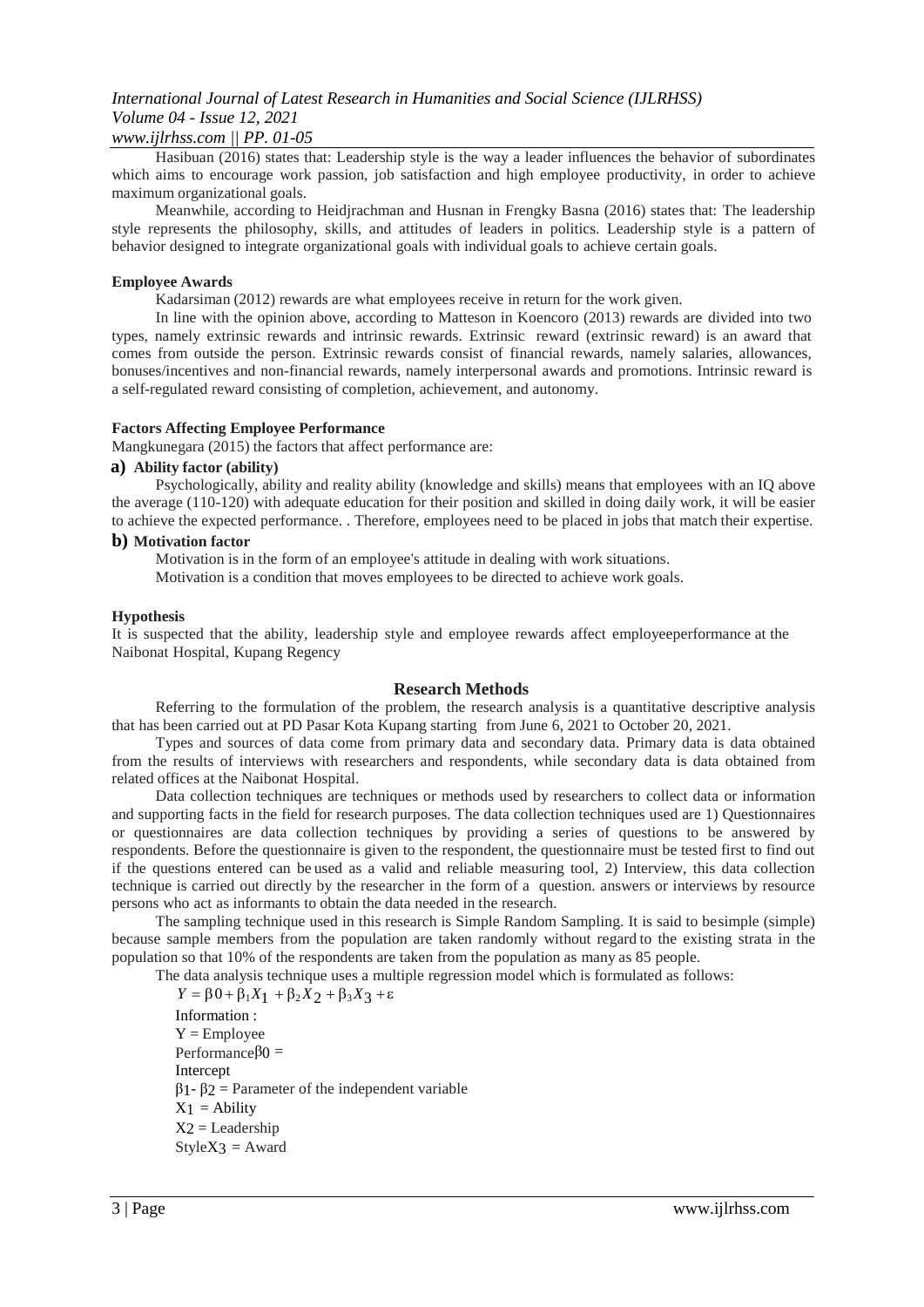# **Results and Discussion**

Employee performance at the Naibonat Hospital in Kupang Regency is influenced by the ability, leadership style and employee appreciation. The results of the analysis can be seen in the following functions:  $Y = 1.742 + 0.001 X1 + 1.124 X2 + 1.113 X3$ 

The results of the analysis of the factors that affect the performance of the employees ofRSUD Naibonat can be seen in the following table.

| Table 1. Results of Regression Analysis of the Effect of Ability, Leadership Style, and Employee Awards for |  |
|-------------------------------------------------------------------------------------------------------------|--|
| employee Performance Naibonat Hospital, Kupang Regency                                                      |  |

| No.            | <b>Variabel</b>            | <b>Coefficients</b> | Std.  | t-Statistic       | Sig. |
|----------------|----------------------------|---------------------|-------|-------------------|------|
|                |                            |                     | Error |                   |      |
| 1              | C(bo)                      | 1.742               | .253  | 6.898             | .000 |
| $\overline{2}$ | Ability $(X1)$             | .001                | .003  | .312              | .075 |
| 3              | style<br>Leadersip<br>(X2) | 1.124               | .029  | .000              | .000 |
| $\overline{4}$ | Awards $(X3)$              | 1.113               | .032  | .000              | .000 |
| 5              | R-squared                  |                     |       | .989              |      |
| 6              | Adjusted R-squared         |                     |       | .988              |      |
| 7              | Std. Error of the Estimate |                     |       | .31391            |      |
| 8              | F-statistic                |                     |       | 1.081E3           |      |
| 9              | Prob (F-statistic)         |                     |       | .000 <sup>a</sup> |      |

Source: Secondary data processed, 2021

The table above shows that the calculated F value of 1.081E3 is greater than the table F value at the 99% confidence level. This means that simultaneously the performance of the employees of the Naibonat Hospital in Kupang Regency is influenced by the ability, leadership style and employee rewards.

The magnitude of the diversity of employee performance variables at the Naibonat Hospital which can be explained by the variables of Ability, Leadership Style and Employee Awards. The results of the analysis show that the value of the coefficient of determination  $(R^2)$  of 0.989 means that 98.90% of the diversity of the employee performance variables at the Naibonat Hospital can be explained by the diversity of the variables of Ability, Leadership Style and Employee Awards. Meanwhile, 1.1% is explained by other variables outside the model.

To determine the partial effect of the independent variable on the performance of the employees of RSUD Naibonat using the t test. The results of the analysis show that the value of the t test  $(\alpha/2)$  for the ability variable has a significant effect on the performance of the employees of the Naibonat Hospital, Kupang Regency at the 90% confidence level. While the variables of leadership style and rewards have a very significant effect on the performance of the employees of RSUD Naibonat at the level of 99%.

The results of the analysis show that the b0 value is positive 1.742, which means that when the ability, leadership style and employee rewards are not considered, the employee performance at the Naibonat Hospital, Kupang Regency is 1.742.

The value of the regression coefficient b1 is positive 0.001 which means that if the employee's ability increases by 1 unit, the performance of the Kupang District Hospital employee will increase by 0.001 unit and is in accordance with the results of the analysis of Christian research, et al (2013). This means that if the employee's work ability is good, the employee's performance will also increase, and vice versa. If the employee's work ability decreases, the employee's performance will also decrease. The value of the correlation coefficient shows the strength of the relationship between work ability and employee performance is strong, meaning that every small change, either increasing or decreasing in work ability will affect a greater increase or decrease in employee performance.

The value of the regression coefficient b2 is positive 1.124, this means that if the leadershipstyle increases by 1 unit, the performance of the RSUD employees will increase by 1.124 units. This is in accordance with Kartini Kartono's theory, namely there is no doubt that leadership style with indicators of traits, habits, temperament, character and personality greatly influences employee performance.

The value of the regression coefficient b3 is positive 1.113, meaning that the award for employees